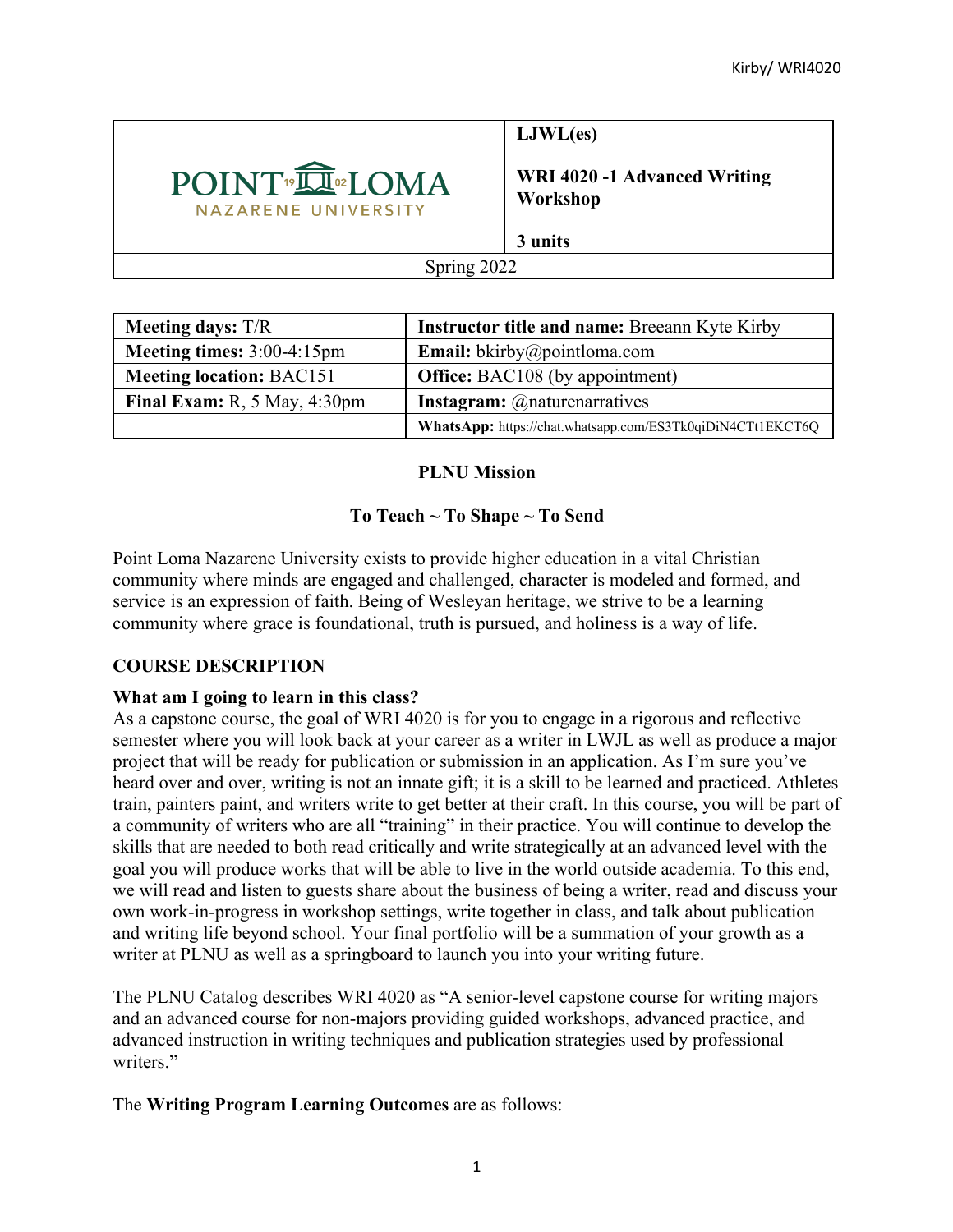1. Apply artistry and advanced skills in various forms and genres of writing;

2. Demonstrate knowledge of the conventions and terminology of various forms and genres of writing;

3. Engage in writing and editorial processes in a professional environment;

4. Present written work to live audiences, demonstrating strategies for audience engagement and oral communication.

## The **Course Learning Outcomes (CLO)** for this class are as follows:

1. Identify targeted aspects of the writing craft in professional works of various genres;

2. Employ research techniques as necessary to create advanced works that address the demands of their genres;

3. Craft original creative work as part of a self-assigned, focused project;

4. Apply professional writing and formatting techniques in a portfolio of work suitable for grad school or writing career applications;

5. Apply workshop techniques for constructive criticism of peers and in turn take criticism and use it to improve their own work;

6. Format texts in a genre-appropriate and professional manner for submission to workshop and publication;

7. Present written work to live audiences, demonstrating strategies for audience engagement and oral communication.

# **Why do I have to take this class?**

The short answer is that unless you are a writing major, you don't have to take this class, and if you are a writing major, this course is the capstone course for the writing program: it allows you to demonstrate the culmination of your skills as a writer. The better answer is that this class will make you a better critical thinker and writer—skills you can take from the classroom into many areas of your life. Being able to read, analyze, synthesize, and write effectively gives you agency<sup>1</sup> in whatever field you may enter.

# **REQUIRED TEXTS AND RECOMMENDED STUDY RESOURCES**

### **What do I have to buy for this class?**

- 1. Friedman, Jane. *The Business of Being a Writer.* Chicago Univ Press, 2018. ISBN: 978-0-226-39316-2
- 2. Printouts from Canvas as well as your essays— plan your money accordingly (~\$50)

a. You will make copies of various pieces in your portfolios for the class to workshop b. Part of your grade will be printing out some essays on Canvas, annotating them, and turning them in to me.

3. Various office supplies (highlighters, pens, stapler, Scotch tape, paper for notes)

*\*\*In the interest of lightening the financial burden of college education, I have placed our additional readings on Canvas rather than constructing a course reader. You must read this material before class AND either bring in printouts of the pages or a NON CELL PHONE device to read them on. If you do not, I will sweetly ask you to leave class to retrieve the materials (including books on the days we read the above books). Point Loma Nazarene* 

 $<sup>1</sup>$  The ability to act with power and authority.</sup>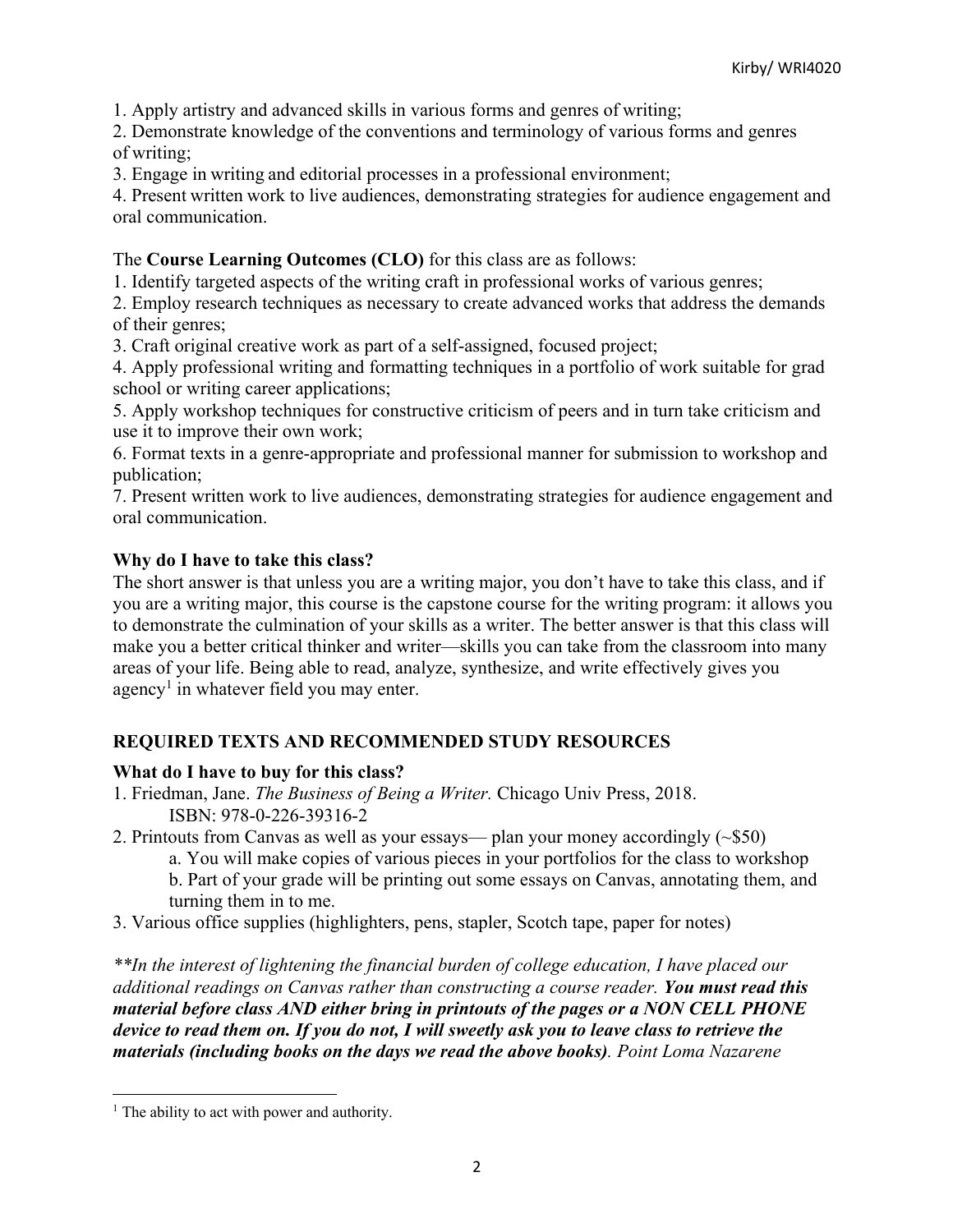*University, as a non-profit educational institution, is entitled by law to use materials protected by the US Copyright Act for classroom education. However, any use of those materials outside the course may violate the law.\*\**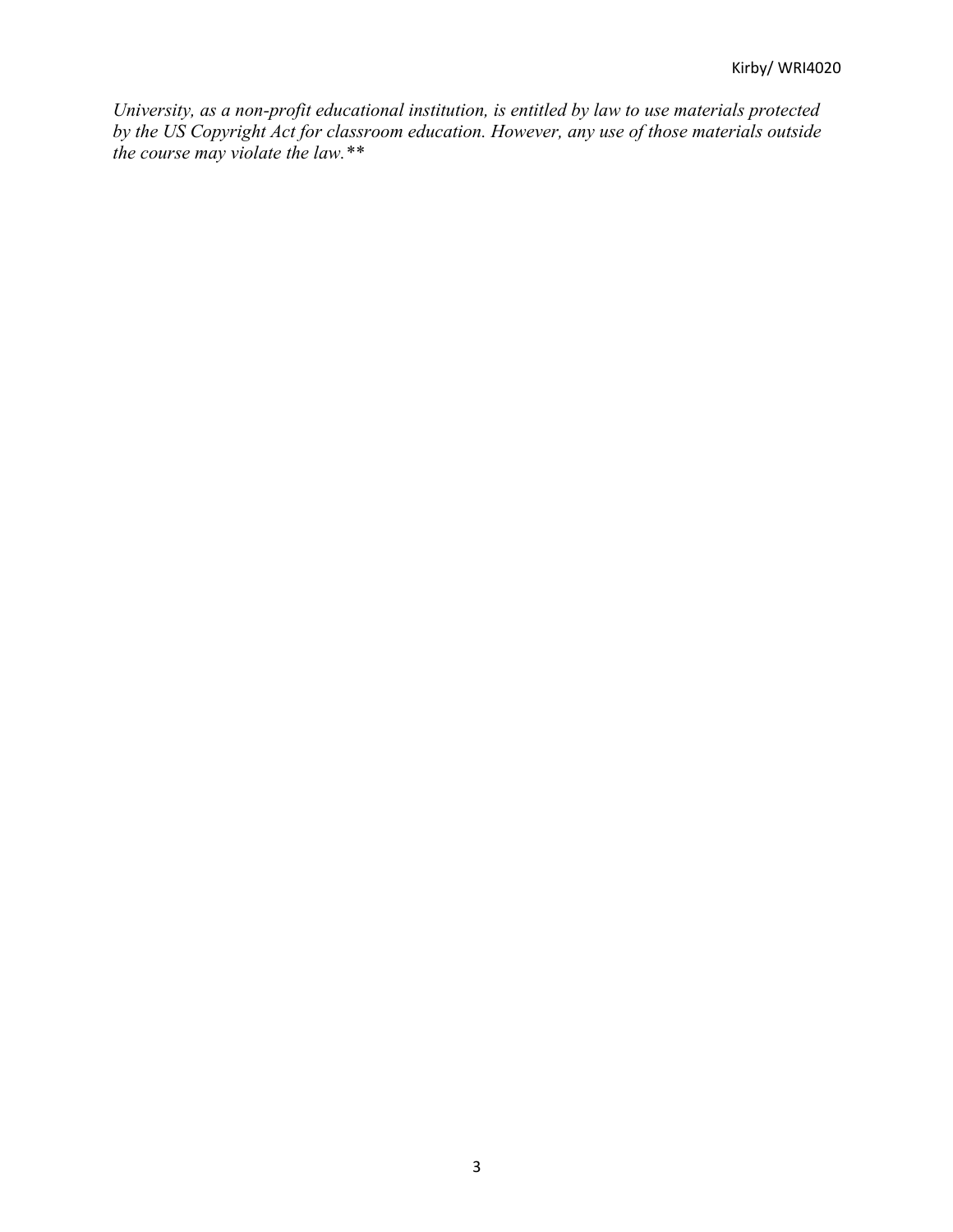### **COURSE CREDIT HOUR INFORMATION**

While, I have listed the assignments as percentages of your grade, I also have determined how long it should take for you to complete each one. To meet accreditation, you are expected to spend 112.5 - 120 hours on this course  $(\sim]37.5$  hours per unit). Below is the breakdown of hours to reach that goal:

| <b>Hours</b>       | <b>Activity</b>                                |                |
|--------------------|------------------------------------------------|----------------|
| 10                 | Reading                                        |                |
| 35                 | Class Participation (including meeting,        |                |
|                    | various activities, and listening to lectures) |                |
| 75                 | Assignments                                    |                |
|                    | Contract                                       | 1              |
|                    | Scholarship Map                                | $\overline{2}$ |
|                    | <b>Annotated Bibliography</b>                  | 3              |
|                    | Two Best                                       | $\overline{2}$ |
|                    | Presentation                                   | $\overline{4}$ |
|                    | Workshop                                       | 20             |
|                    | Portfolio                                      |                |
|                    | <b>Reflection Essay</b>                        | $\overline{2}$ |
|                    | Table of Contents                              | $\mathbf{1}$   |
|                    | Proposal                                       | 3              |
|                    | Query Letter                                   | $\overline{2}$ |
|                    | */**Revision                                   | $\overline{2}$ |
|                    | Writing Projects (three drafts $+$ revision)   | 30             |
|                    | Final                                          | 3              |
| <b>TOTAL HOURS</b> |                                                |                |
| 120                |                                                |                |

Of course, some of you will take shorter or longer to do a particular activity. The goal here isn't to be perfectly accurate, just fair in assessment of how long an activity should take you. I will not be giving partial credit for activities: you either get full credit or not at all (in which case, I will give you an opportunity to try again).

### **Speaking of hours, I just looked at the schedule outline and noticed that some weeks have an estimate of 13 hours of work!! Don't you know/care that I have other classes?**

Yes, I know and care that you have a full course load and that this course is only three units out of 15-18 units you may be taking. This is why I took the time to figure out the hours for assignments, reading, and participation so that I wouldn't be unfair in my expectations. The calculations for the weekly hours is a worst case scenario if you happen to push off working on a project until the week it is due. My actual expectation is that you'll note your larger projects and allocate time across the semester (especially on light weeks) to work a little bit on them at a time. This way, you won't have any 13-hour weeks because you'll have prepped ahead.

### **ASSESSMENT AND GRADING**

**How do I pass this course?**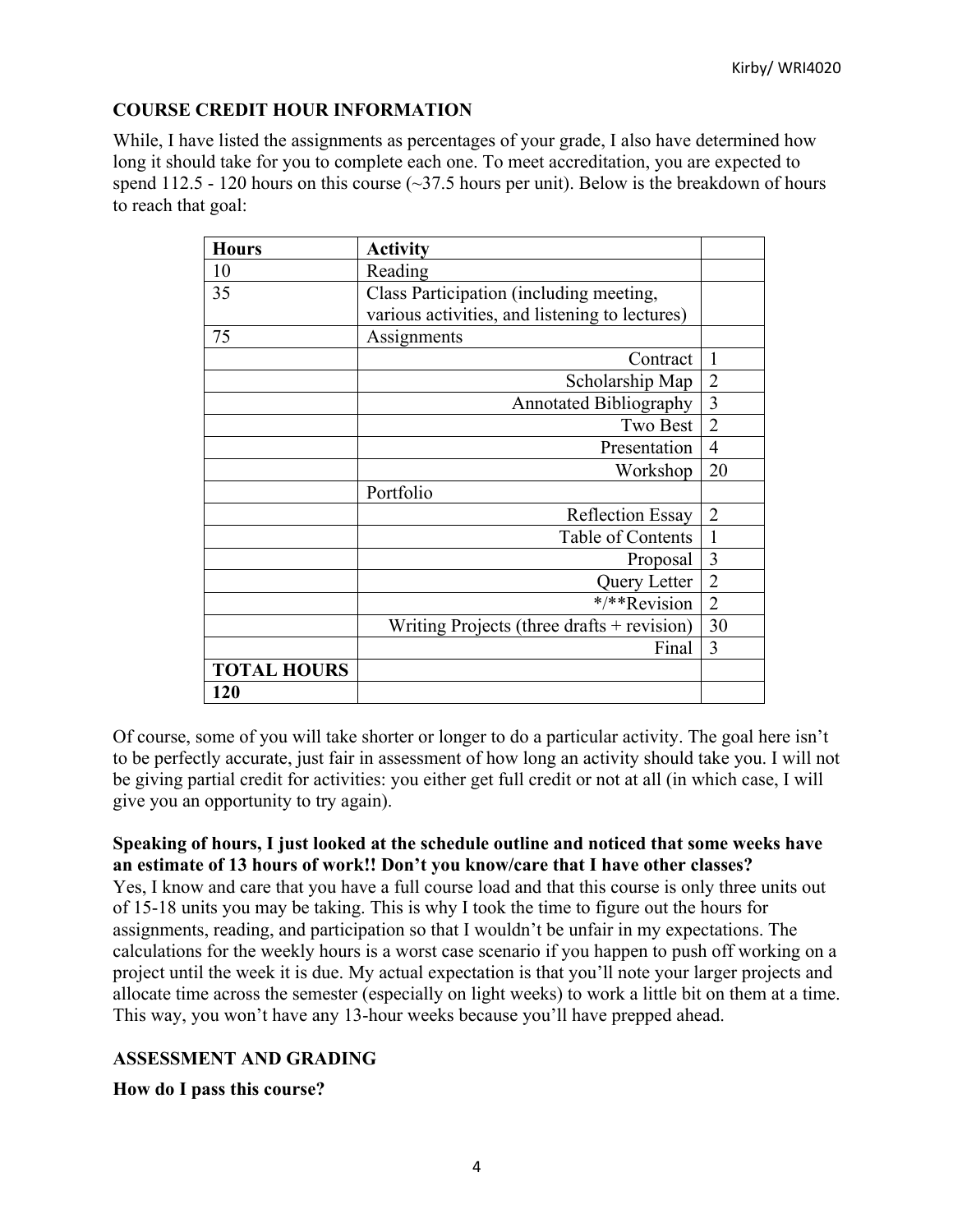- 1. Participate in this course
- 2. Do all the assignments
- 3.Turn them in on time

### **What specifically does that look like?**

This course has two goals: a capstone project that you can take into the world outside academia and a portfolio that is a summation of your evolution as a writer at PLNU. To these ends, we will spend time examining yourself, the business of being a writer, and workshopping/revising piece(s) for publication or a graduate school application.

That's a lot to pack into a semester course that meets for about an hour a few days a week. But we're going to give it the clichéd good college try by writing often. Writing skill is like a human muscle, if you exercise it regularly, it gets strong and doing the work gets easier.

Some of the writing will be curated pieces you've already written that exemplify you as a writer and a reflective essay. The capstone project will also be part of your portfolio. With this portfolio, I aim for you to gain insight into your writing niche or genre as well as insight into what kind of writing career (if any) you would want to pursue.

With all the writing we will do, the main thing is that you get your ideas clearly down on paper. Expressing your ideas well is the hardest part of being a writer (or any type of artist really). How many of us have had such a great image/story/idea in our heads but when we set it down on paper, it just looks flat (hee! See what I did there?)? I emphasize revision and process because most of us need to produce what Anne Lamott calls "shitty first drafts" before we can see where our ideas need work. Ideally for your capstone project, you already have a "shitty first draft" somewhere that you want to develop. But even if you do or don't, all of you will be heavily revising your capstone project so that it is the best you can possibly make it. And you will help each other find the good ideas, the clever sentences, and solid descriptions within your drafts, turning those first drafts into coherent and engaging final products. In those initial versions of a piece, you may not have perfect grammar, that's okay—no writer ever does. In the process of revision, the grammar gets cleaned up.

Writing is less like chipping away at a marble sculpture to reveal a finished piece and more like a caterpillar transforming into a butterfly: the end product may look nothing like your first draft. But the first draft carried all the source ideas (the DNA if you will) that lets you break your piece down to primordial goo and rebuild it as a butterfly.

There will be some sort of writing due almost every week, and the weeks we don't have anything due, I will be checking in to make sure that you are producing wordcount for your capstone project or revising it after a workshop. This isn't to scare you but to let you know the pacing of the writing.

### **So does this mean that my first drafts can be some stream of consciousness string of text I wrote during chapel right before class?**

Nope. That is not a first draft. That is what my writer friend calls "draft 0" and I call "spew." That in-chapel, quick putting down of your ideas is a NECESSARY part of writing, but not the "shitty first draft" that others can work with. Going back to our caterpillar/butterfly analogy: a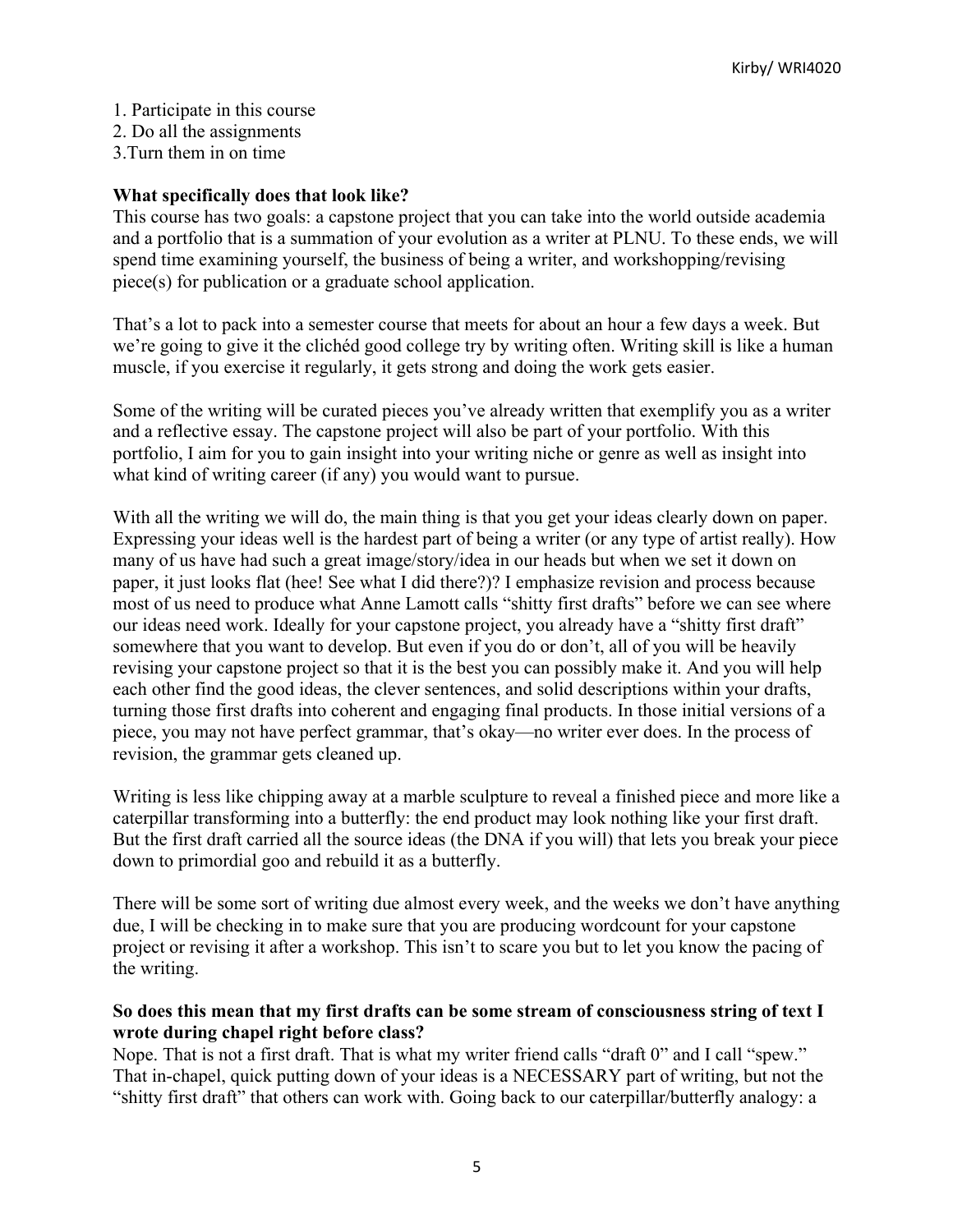caterpillar may look nothing like a butterfly, but it's still a viable organism—it can live and breathe on its own. Your first draft needs to look like a caterpillar.

#### **Okay that's all fancy words and images but what does that practically look like in my busy life as a college student? What's the bare minimum I can get away with in a draft?** Unless done in class, you first draft needs to be

- a. Typed and double spaced in the appropriate format (the default is MLA);
- b. Demonstrate you have been thinking about the problem/topic you are writing about;
- c. Be free of typos.

## **Ha! So I do have to have perfect grammar in my first draft!**

No. Typos are not grammar mistakes. Typos are ignoring the things that you already do proficiently in your writing on social media, email, and texting. Things like not putting a period at the end of a sentence Or not capitalizing my name, which is breeann Kirby (another typo is spelling my name wrong—or your name, for that matter). Or when you are writing.<sup>2</sup> You need to have complete thoughts. Typos are one of my HUGE pet peeves. They are not just mistakes but a sign of disrespect to me and your peers who will be working with your writing. Most typos can be easily caught if you read through your paper at least once before you turn it in (pro tip: read your paper out loud. You'll catch a lot of stuff that way.) Because no one is a perfect proofreader, I will allow one typo every page (meaning if you have a five-page paper, you may have up to five typos total on any of the pages in that work).

## **What are the specific assignments?**

- **Contract (5%)** You will write a contract that will establish the grade you desire in this class and the expectations we will both fulfill for you to earn that grade. You will evaluate it twice in the semester.
- **Workshop (15%)** We will workshop your Capstone Writing Project (or sections of it) as an entire class throughout the semester. You will be required to write **Workshop Critiques** of at least 500 words for each of your colleagues' submissions to workshop.
- **Scholarship Map (3%)** For this assignment, you will make a visual map of how your time and courses taken at PLNU have influenced your mental landscape.
- **Annotated Bibliography (5%)** You will compile a list of works you feel have been meaningful to your development as a writer and thinker. This assignment will have a minimum of 10 sources.
- **Two Best (3%)** For this assignment, you should identify two pieces of writing that you consider your best work and write a short explanation to accompany your selections.
- **Presentations (14%)** You will give two presentations in this course. One will be about your capstone writing project and the other about where you would like to place your writing project (agent, publisher, graduate program, etc . . .).
- **Portfolio** (35%) Your portfolio will be specific to you so they all will differ in length and content, but all will demonstrate reflection on your evolution as a writer at PLNU and engagement in major revision of your work and include the following:

**Introductory Reflection Essay (5%)** This essay will a critical reflection of yourself as a writer, using the elements of your portfolio as supporting evidence for your claims. **Table of Contents (1%)**

<sup>&</sup>lt;sup>2</sup> Note the three typos here.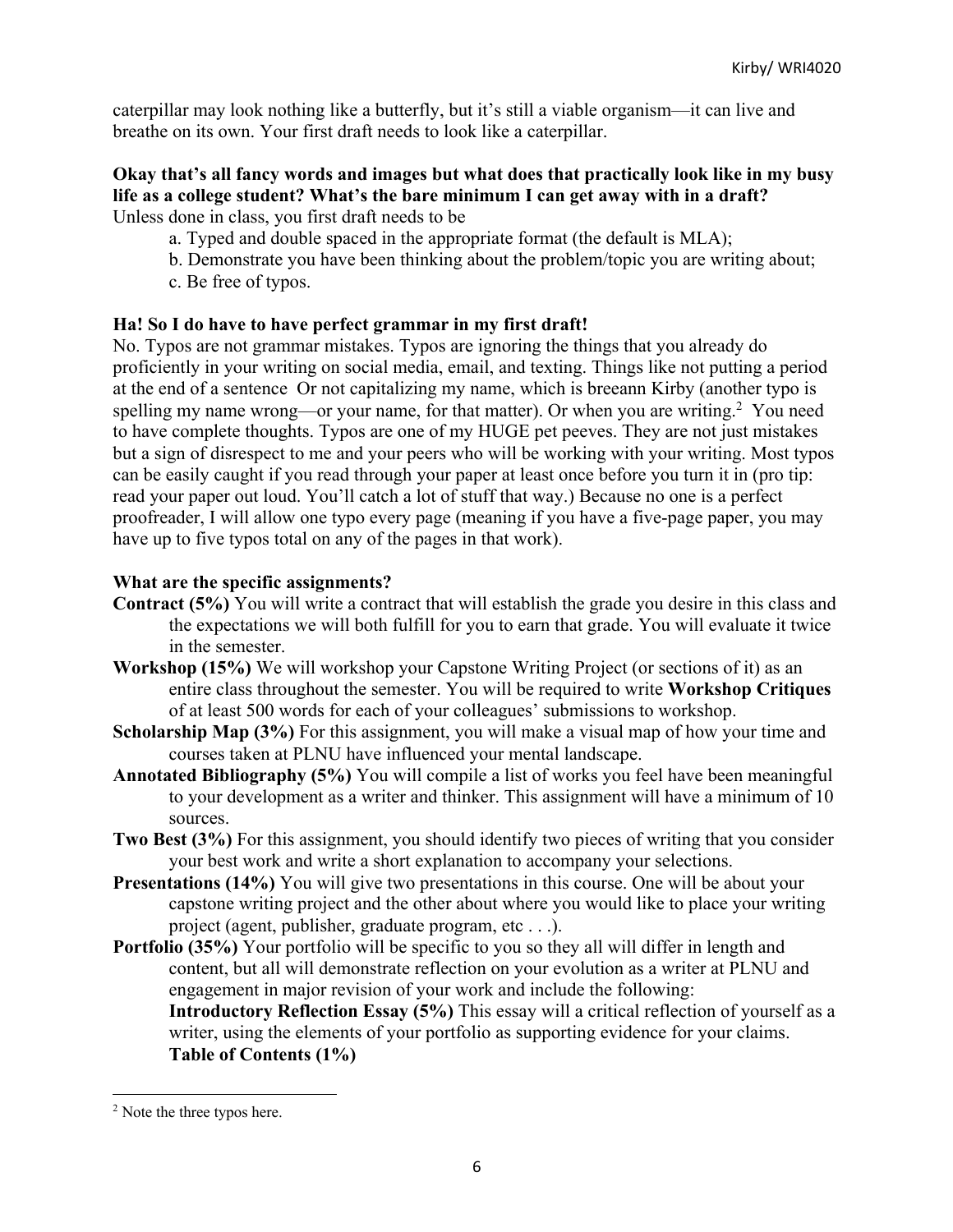**Capstone Writing Project Proposal (7%)** This will be a formal document that outlines what you intend to do as your Capstone Writing Project.

**Query Letter for Capstone Writing Project (5%)** This letter will vary depending on whether you are seeking representation, publication, or admission to graduate school. **Three artifacts from your time at PLNU (3%)** These do not need to be revised, but they need to be intentionally chosen to demonstrate your evolution as a writer and thinker at PLNU. You will explain your choices in your Introductory Reflection Essay. **Capstone Writing Project (14%)** This project can be whatever you choose: honors project, novel draft, chapbook of poems, screenplay, or three smaller pieces like magazine articles, short stories, or at least 15 poems. While I'm cool if you want to write something new for this class, I'd advise that you might want to revise work you've already done.

- **Final Reading (10%)** For your final, you will give a public reading from a selection of your Capstone Writing Project.
- **Reading and Discussion (10%):** Because writing is a process, you must engage in that process to get anything out of it; meaning, you must interact with the instructor and the other students in class and via email (when appropriate) as well as engage in the thinking/writing/drafting/revision process. All of you must talk and offer considered feedback in workshops to participate. If you wish to earn your participation grade, you must have a good attitude; you must read all of the readings; and you must speak out. Make it your goal to come up with one good thought for every class and to share it. By doing so, you will be prepared for any reading quizzes I will give. **Also, you must turn off your electronics when you enter the classroom; use of electronics will not be permitted unless you have an academic accommodation.**

Much of the work we will do in this class is cooperative. You should think of all your writing and speaking for and in class as public, not private, discourse. **By continuing in this class, you acknowledge that your work will be viewed by others in the class.**

Respect in class is a must. This classroom is a safe space. As we discuss and analyze works that may address potentially emotional topics, we will encounter many different viewpoints within the class. In order to be a good participant in this class, you must be sensitive to your fellow learners. As we share ideas, personal insults and comments will not be tolerated. I will ask you to leave if you cannot be kind. If you aren't sure how to phrase your opinion, please ask me. The best rule to follow: **be kind.**

#### *\*For all of these assignments, further instructions will be given on Canvas and/or in class*

#### **How will I know my grade in the course?**

To eliminate grade anxiety, I've set this course up on a contract grading model. This model means that **you can choose which grade you would like** to earn right now at the beginning of the semester and then **allocate your time wisely** to earning that grade. A written contract is due the third week of course that states the grade you intend to earn in the course as well as the work you will do to meet contract; I will then ensure you meet your learning goals. At two other points in the semester, you will evaluate your contract and contribution to the course. You are free to change your mind during the semester about what grade you wish to earn, but we must then meet to negotiate your new contract.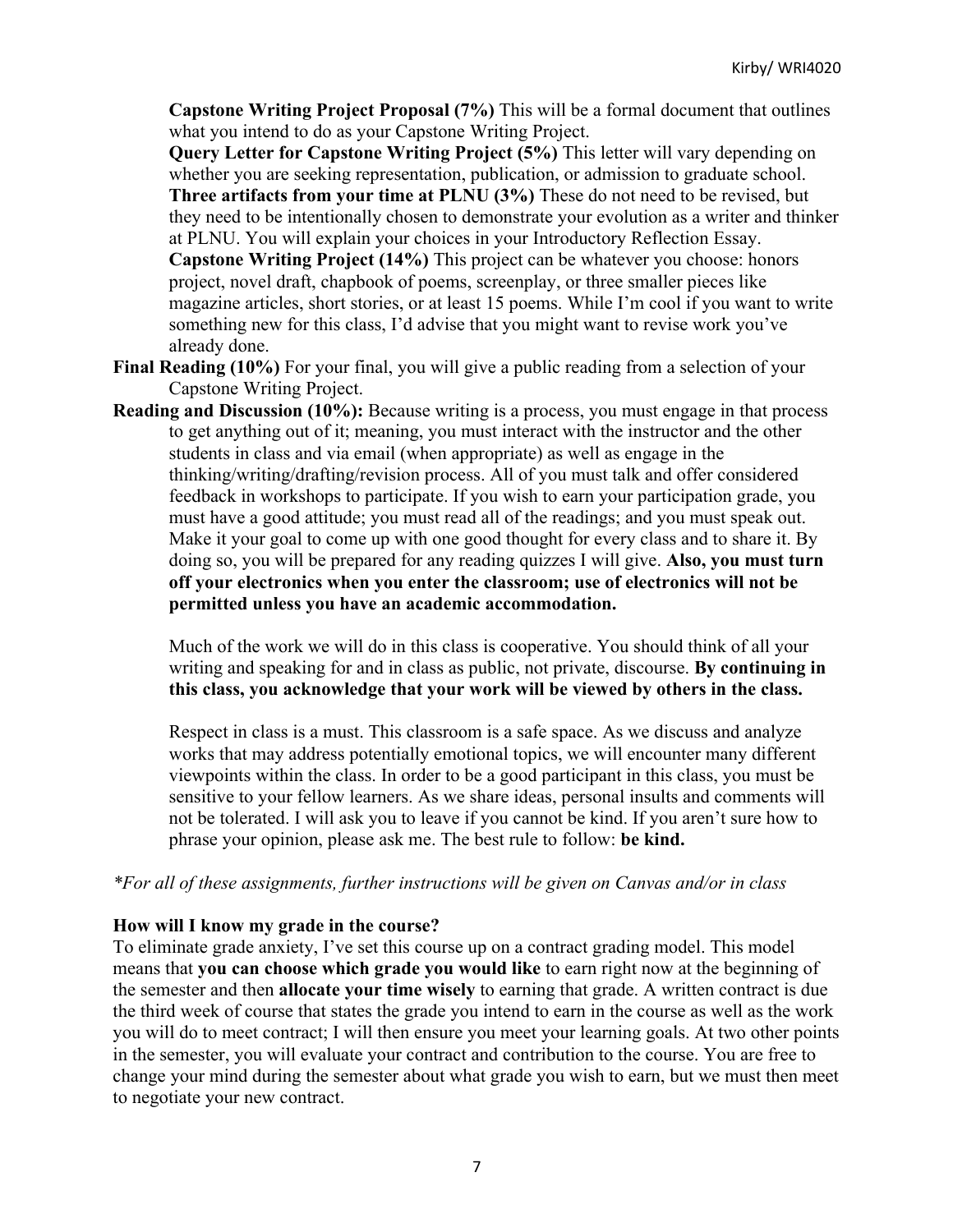I will not accept work that is unfocused and rife with grammatical and logical errors and typos. If you happen to submit an assignment that appears to be the product of lazy engagement with the material, you risk not meeting the conditions of our grade contract; I will allow you the opportunity to **redo two assignments** if they do not meet the standards of your contract. If I accept your work, it means you met contract and are earning the grade you chose. I assume that none of you want a grade of D or F; if you are interested in a grade lower than a C, please contact me to discuss your options.

Just like the rest of life, you won't earn partial credit for activities: you either get full credit or not at all (in which case, I will give you an opportunity to try again).

For many of my classes, I give a scaffolding of what an A, B, or C contract should contain. However, this course is a bit different because it is a capstone course so you must complete all the assignments. Therefore, I would like you to devise what you think an A, B, or C contract would look like. If you do have a bit of anxiety about that, I'm thinking that in doing ALL the assignments to an acceptable level, you would earn a B. An A would denote excellence and dedication in the completion of those assignments. For a C grade, I'm willing to meet one-onone and chat about what that contract could look like.

For all grade contracts, you will be an active and positive contributor to our classes, offering a respectful spirit and coming up with insightful ideas and worthwhile feedback.

I will not accept work that does not meet with the quality expected of your stated contract.. If you do not quality work, then I will not accept it. There can be variable effort and quality put in at any contract level. Thus you can earn a minus (-) or a plus (+)—pluses are for B and C contracts only (sorry there are no  $A + s$ , but you are all  $A + in$  my heart).

Here's a bit of space for us to discuss what we think is reasonable as a class for various contract parameters: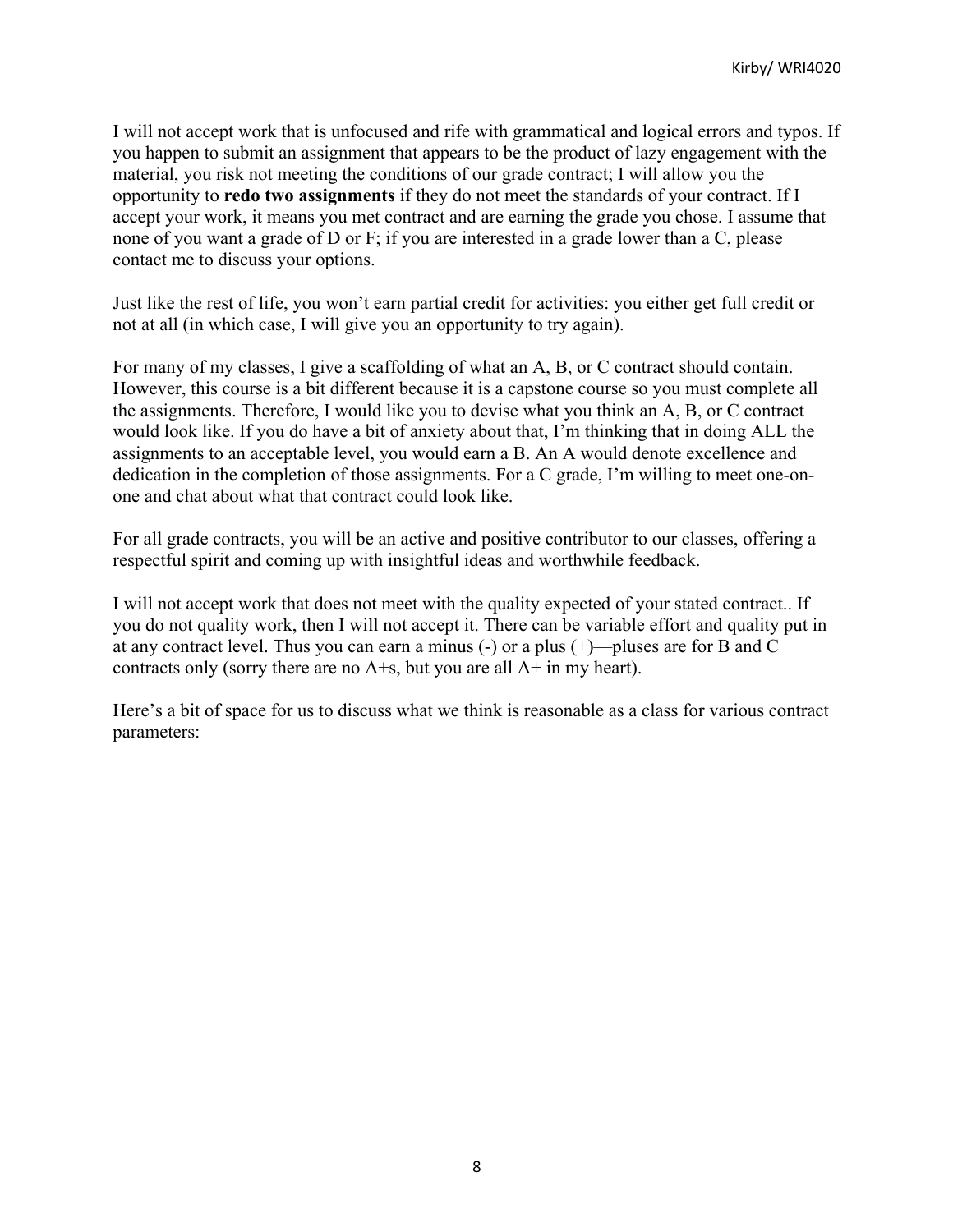### I**t's halfway through the course, and I haven't had any emails from you about my grade. How will I know if I am awesome and still on contract? Should I be nervous?**

First, you are awesome! Never doubt that. Your grades do not make you an awesome person; how you engage in life does. But I know we all care about grades, so second, if you are doing the assignments according to one of the contracts listed above and you have not heard from me about them, it means that you are doing a great job and are on track for your contracted grade. **The only time I will initiate contact about your grade is if you are NOT meeting your contract.** However, you are always welcome to ask me about your grade or performance in course at any time in the semester.

| A 93-100      | $B+87-89$     | $C+77-79$            | $D+67-69$     | F Less than 59 |
|---------------|---------------|----------------------|---------------|----------------|
| $A - 90 - 92$ | B 83-86       | $\overline{C}$ 73-76 | $D_{63-66}$   |                |
|               | $B - 80 - 82$ | $C - 70 - 72$        | $D - 60 - 62$ |                |

### **Grades will be based on the following:**

## **STATE AUTHORIZATION**

State authorization is a formal determination by a state that Point Loma Nazarene University is approved to conduct activities regulated by that state. In certain states outside California, Point Loma Nazarene University is not authorized to enroll online (distance education) students. If a student moves to another state after admission to the program and/or enrollment in an online course, continuation within the program and/or course will depend on whether Point Loma Nazarene University is authorized to offer distance education courses in that state. It is the student's responsibility to notify the institution of any change in his or her physical location. Refer to the map on State Authorization to view which states allow online (distance education) outside of California.

### **INCOMPLETES AND LATE ASSIGNMENTS**

All assignments are to be submitted/turned in by the times they are due as indicated on Canvas or the course schedule. All readings should be done by the day listed. Incompletes will only be assigned in extremely unusual circumstances.

That said, sometimes life happens. If you turn in a late assignment, you risk negating your contract. We will talk about this further as a class. Here is a space for you to make notes on what we decide: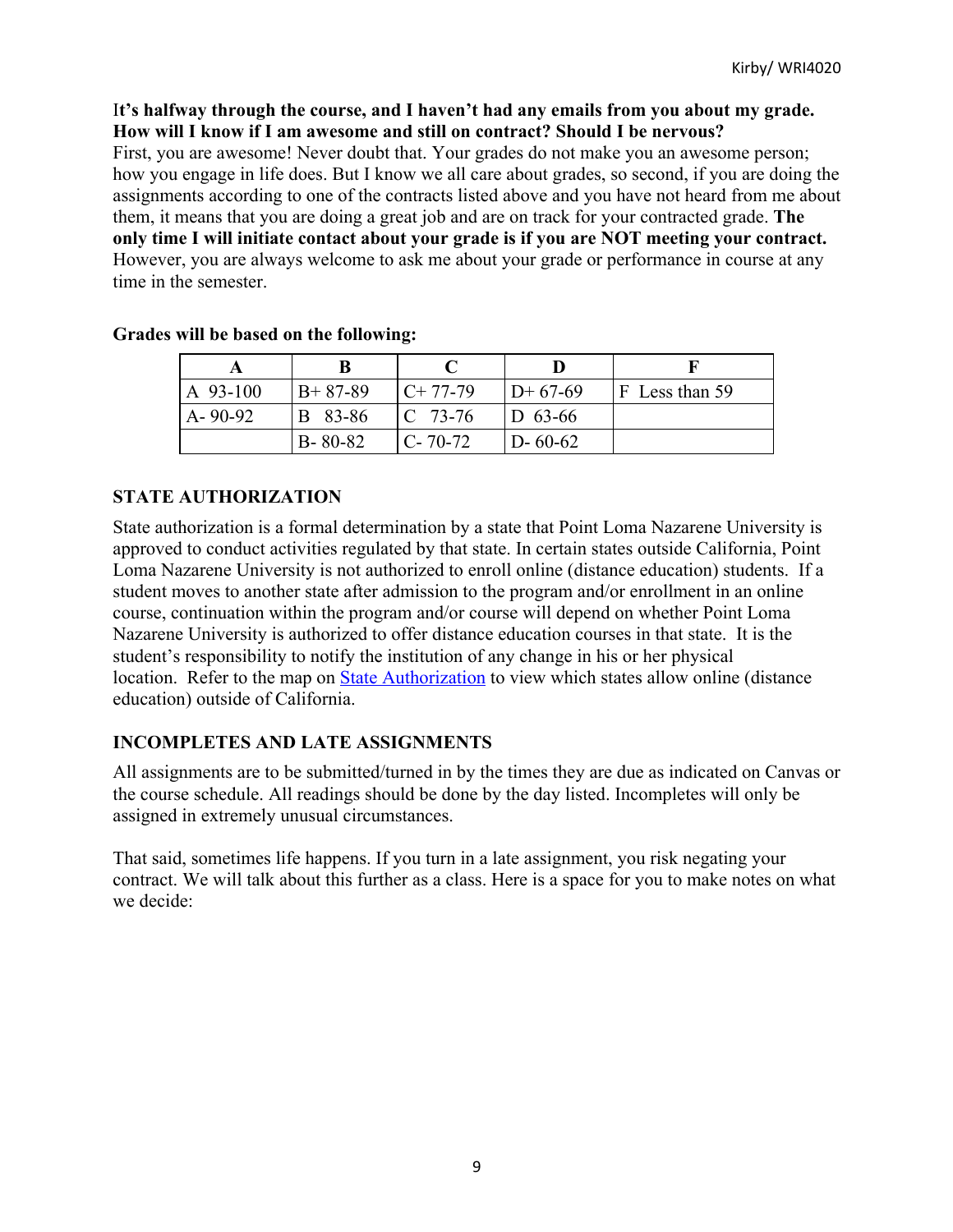#### **What if you don't accept an assignment?**

If your assignment does not meet the standard of our contract, I will hand it back to you. You will then have until the next class period to revise it to meet contract.

#### **What if I don't turn in an assignment at all?**

I will still like you. However, failing to do assignments (or adequately revising any ones I request) will result in a voided contract and a letter grade of D or F for the course. Of course, you should chat with me about any circumstances that maybe had you miss an assignment because we may be able to revise your contract to a satisfactory end.

### **PLNU COPYRIGHT POLICY**

Point Loma Nazarene University, as a non-profit educational institution, is entitled by law to use materials protected by the US Copyright Act for classroom education. Any use of those materials outside the class may violate the law.

### **PLNU ACADEMIC HONESTY POLICY**

Students should demonstrate academic honesty by doing original work and by giving appropriate credit to the ideas of others. Academic dishonesty is the act of presenting information, ideas, and/or concepts as one's own when in reality they are the results of another person's creativity and effort. A faculty member who believes a situation involving academic dishonesty has been detected may assign a failing grade for that assignment or examination, or, depending on the seriousness of the offense, for the course. Faculty should follow and students may appeal using the procedure in the university Catalog. See Academic Policies for definitions of kinds of academic dishonesty and for further policy information.

### **PLNU ACADEMIC ACCOMMODATIONS POLICY**

PLNU is committed to providing equal opportunity for participation in all its programs, services, and activities. Students with disabilities may request course-related accommodations by contacting the Educational Access Center (EAC), located in the Bond Academic Center (EAC@pointloma.edu or 619-849-2486). Once a student's eligibility for an accommodation has been determined, the EAC will issue an academic accommodation plan ("AP") to all faculty who teach courses in which the student is enrolled each semester.

PLNU highly recommends that students speak with their professors during the first two weeks of each semester/term about the implementation of their AP in that particular course and/or if they do not wish to utilize some or all of the elements of their AP in that course.

Students who need accommodations for a disability should contact the EAC as early as possible (i.e., ideally before the beginning of the semester) to assure appropriate accommodations can be provided. It is the student's responsibility to make the first contact with the EAC.

#### **PLNU ATTENDANCE AND PARTICIPATION POLICY**

Regular and punctual attendance at all class sessions is considered essential to optimum academic achievement. If the student is absent for more than 10 percent of class sessions, the faculty member will issue a written warning of de-enrollment. If the absences exceed 20 percent,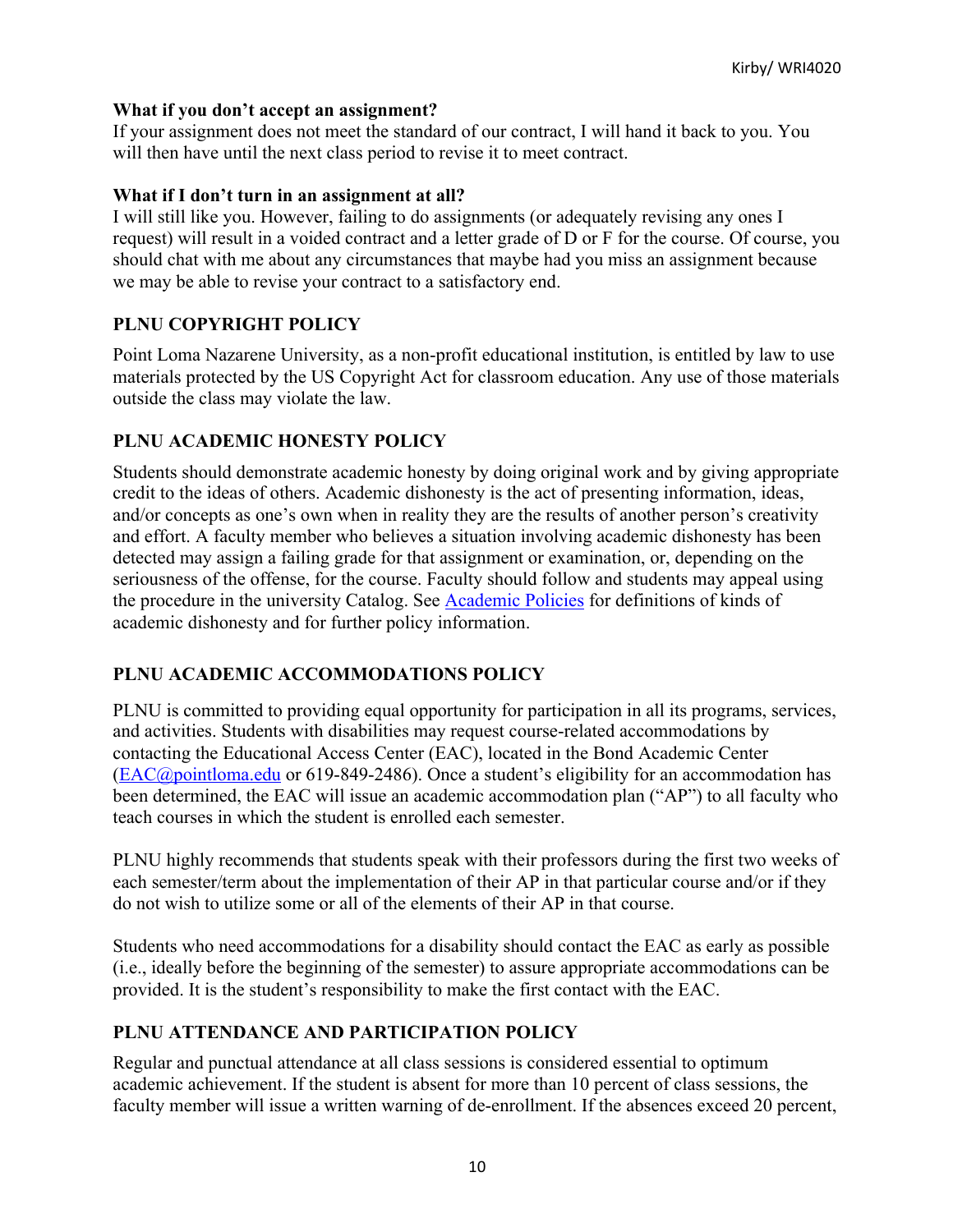the student may be de-enrolled without notice until the university drop date or, after that date, receive the appropriate grade for their work and participation.

### **PLNU COVID POLICY**

*Our updated masking policy effective August 4, 2021:*

Individuals on a Point Loma campus, **regardless of vaccination status**, **must be masked indoors.**

Individuals on a Point Loma campus who are **unvaccinated should remain masked outdoors** when 6 feet of distance cannot be maintained.

Individuals on a Point Loma campus who are **vaccinated may remain unmasked outdoors.**

Even if you aren't masking and distancing elsewhere, I'm asking you to respect these requirements while you are in my course. If you don't want to wear a mask, I respect that choice, but I will ask you to leave our gathering which will count as an absence for the day.

### **SPIRITUAL CARE**

Please be aware PLNU strives to be a place where you grow as whole persons. To this end, we provide resources for our students to encounter God and grow in their Christian faith.

If students have questions, a desire to meet with the chaplain or have prayer requests you can contact the Office of Spiritual Development.

### **USE OF TECHNOLOGY**

In order to be successful, you'll need to meet the minimum technology and system requirements; please refer to the *Technology and System Requirements* information.

Problems with technology do not relieve you of the responsibility of participating, turning in your assignments, or completing your class work.

> **This syllabus is a contract. If you continue in this course, then you agree to comply with the class policies as stated here.**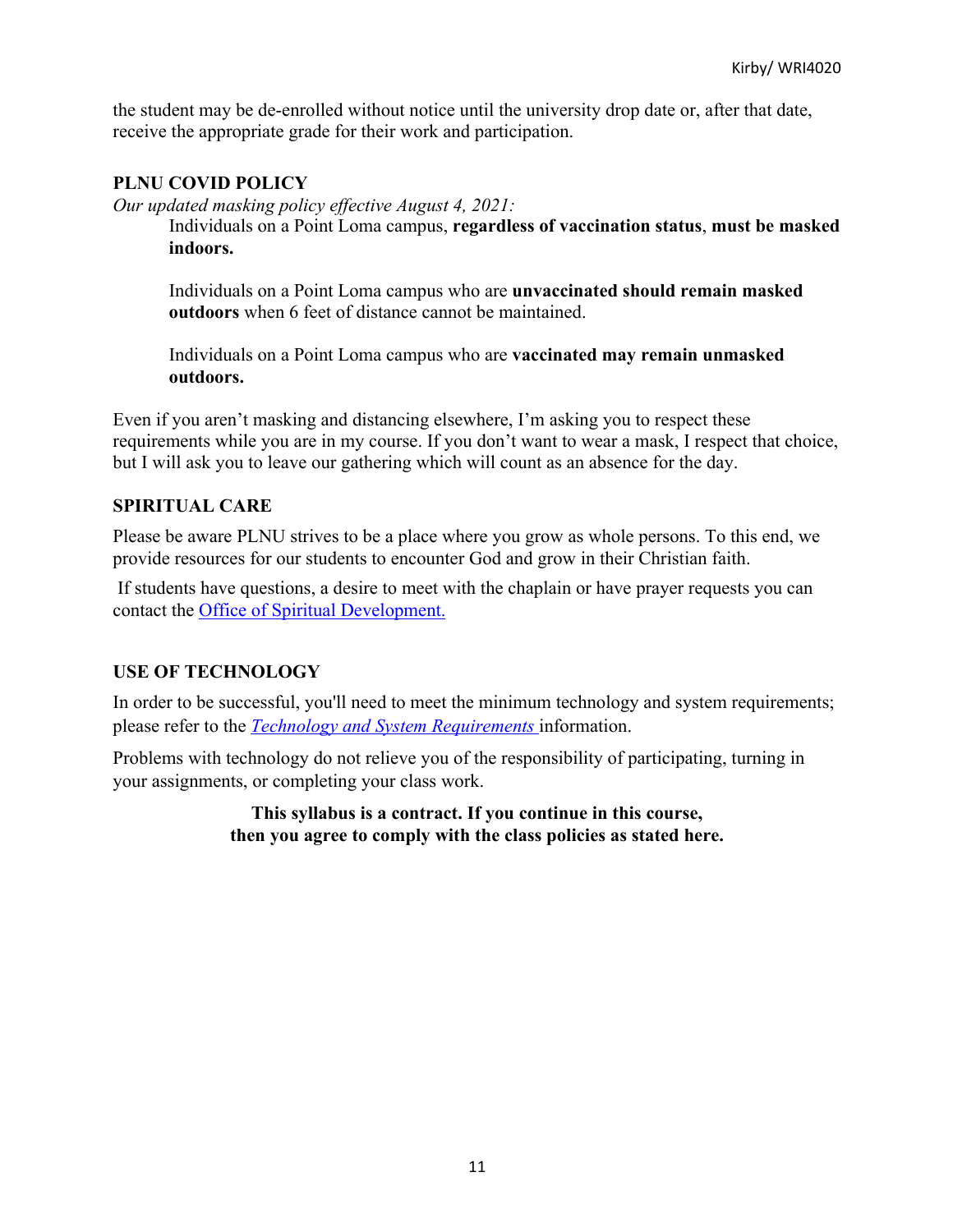#### **ASSIGNMENTS AT-A-GLANCE**

#### **Schedule3**

\*Subject to Change as needed to facilitate course goals.\* \*\*Readings and assignments are due on the date listed.\*\* \*\*\**BW* denotes readings from *The Business of Being a Writer.*\*\*\*

#### **REMEMBER:**

#### **\*Readings and ASSIGNMENTS are DUE by CLASS TIME on the day listed in the schedule.\***

|            | <b>WEEK 1-Nuts and Bolts (REMOTE)</b>                                        |
|------------|------------------------------------------------------------------------------|
| 13 January | Syllabus/FAQ                                                                 |
|            | Contract Writing (Canvas)                                                    |
|            | DUE SATURDAY: Quiz #1 - Syllabus Quiz                                        |
|            | WEEK <sub>2</sub>                                                            |
| 18 January | <b>GUEST:</b> Eposi Litumbe (Filmmaker)                                      |
|            | BW "Generating Leads, Gaining Exposure," "Pursuing an MFA or Other           |
|            | Graduate Degree"; pp. $28 - 39$                                              |
|            | <b>DUE:</b> Two Questions for Eposi Litumbe                                  |
| 20 January | BW "Introduction," "Can You Make a Living as a Writer," "The Art of          |
|            | Career Building"; pp. $1 - 27$                                               |
|            | WEEK <sub>3</sub>                                                            |
| 25 January | <i>BW</i> "Literary Publishing in the 21 <sup>st</sup> Century"; pp. 71 – 79 |
|            | BW "Book Publishing: Figuring Out Where Your Book Fits"                      |
|            | "Understanding Literary Agents"; pp. $81 - 97$                               |
| 27 January | BW "Online and Digital Media"; pp. $64 - 70$                                 |
|            | <b>DUE:</b> Scholarship Map                                                  |

<sup>&</sup>lt;sup>3</sup> Note: I reserve the right to change the syllabus as needed to facilitate our course goals. You will receive notification of these changes; after which time, you are responsible for required material.

Disclaimer: This class is taught at the college level; therefore, reading materials may be adult and/or controversial in connotation and/or denotation. The purpose of presenting such material is to expose you to various viewpoints— viewpoints that will act as sources for discussions. For this reason, no alternate materials will be provided.

This is a literature class. You will read A LOT. Please plan to give yourself time to curl up with the texts and read them.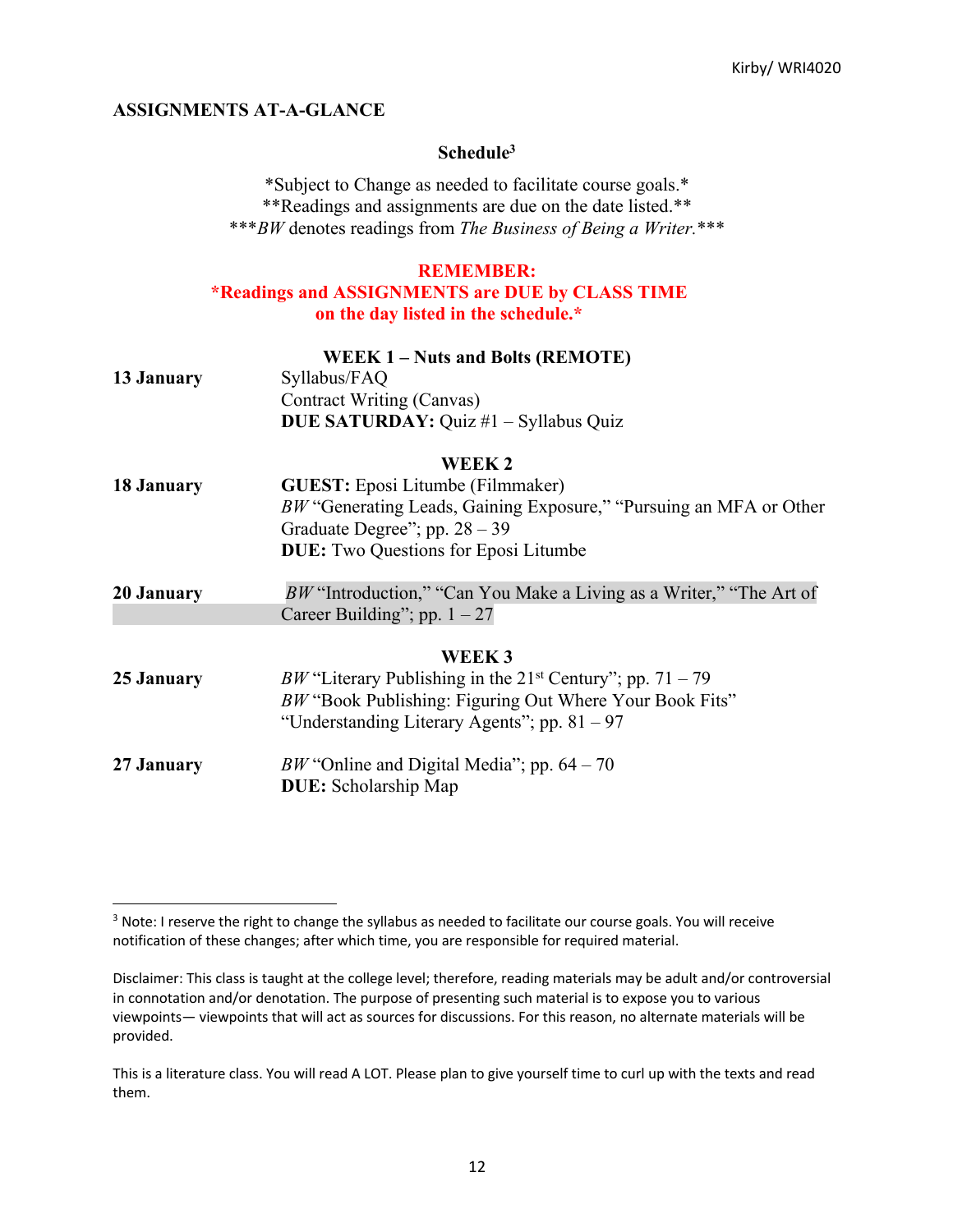|                     | <b>WEEK4</b>                                                           |
|---------------------|------------------------------------------------------------------------|
| 1 Feburary          | BW "Advertising and Affiliate Income," "Pursuing a Publishing Career," |
|                     | "Corporate Media Careers"; pp. $261 - 275$                             |
|                     | <b>DUE</b> : Contract                                                  |
| 3 February          | $BW$ "Researching Agents and Publishers"; pp. 98 - 105                 |
|                     | <b>DUE:</b> Annotated Bibliography                                     |
|                     | <b>WEEK 5 - Your Public Face</b>                                       |
| 8 February          | BW "Author Platform," "Your Online Presence: Websites, Social Media,   |
|                     | and More"; pp. $171 - 194$                                             |
|                     | BW "Online Writing and Blogging"; pp. $160 - 170$                      |
| <b>10 February</b>  | BW "Teaching and Online Education," pp. $239 - 244$                    |
|                     | BW "Memberships, Subscriptions, and Paywalls"; $257 - 260$             |
|                     | <b>DUE: Two Best</b>                                                   |
|                     | WEEK 6 – Selling It                                                    |
| 15 February         | BW "Book Queries and Synopses," "The Nonfiction Book Proposal";        |
|                     | pp. $106 - 116$                                                        |
|                     | <b>DUE:</b> Draft Proposal (2 paper copies to class)                   |
| 17 February         | Presentation of Capstone Writing Project                               |
|                     | <b>DUE</b> : Proposal                                                  |
|                     |                                                                        |
|                     | WEEK <sub>7</sub>                                                      |
| 22 February         | No Class: Go see Nadia Bolz Weber                                      |
|                     | <b>DUE:</b> Draft 1; submit via Canvas (<10K words)                    |
| 24 February         | <b>TBD</b>                                                             |
|                     | <b>DUE:</b> Draft Query Letter                                         |
|                     | WEEK 8 - Workshop 1                                                    |
| 1 March             | Workshop                                                               |
|                     | <b>DUE:</b> ASSIGNMENT: Contract Reflection #1                         |
| 3 March             | Workshop                                                               |
|                     | <b>WEEK 9 - SPRING BREAK</b>                                           |
|                     | (NO CLASS)                                                             |
| <b>DO</b> : Breathe |                                                                        |

WRITE WRITE WRITE